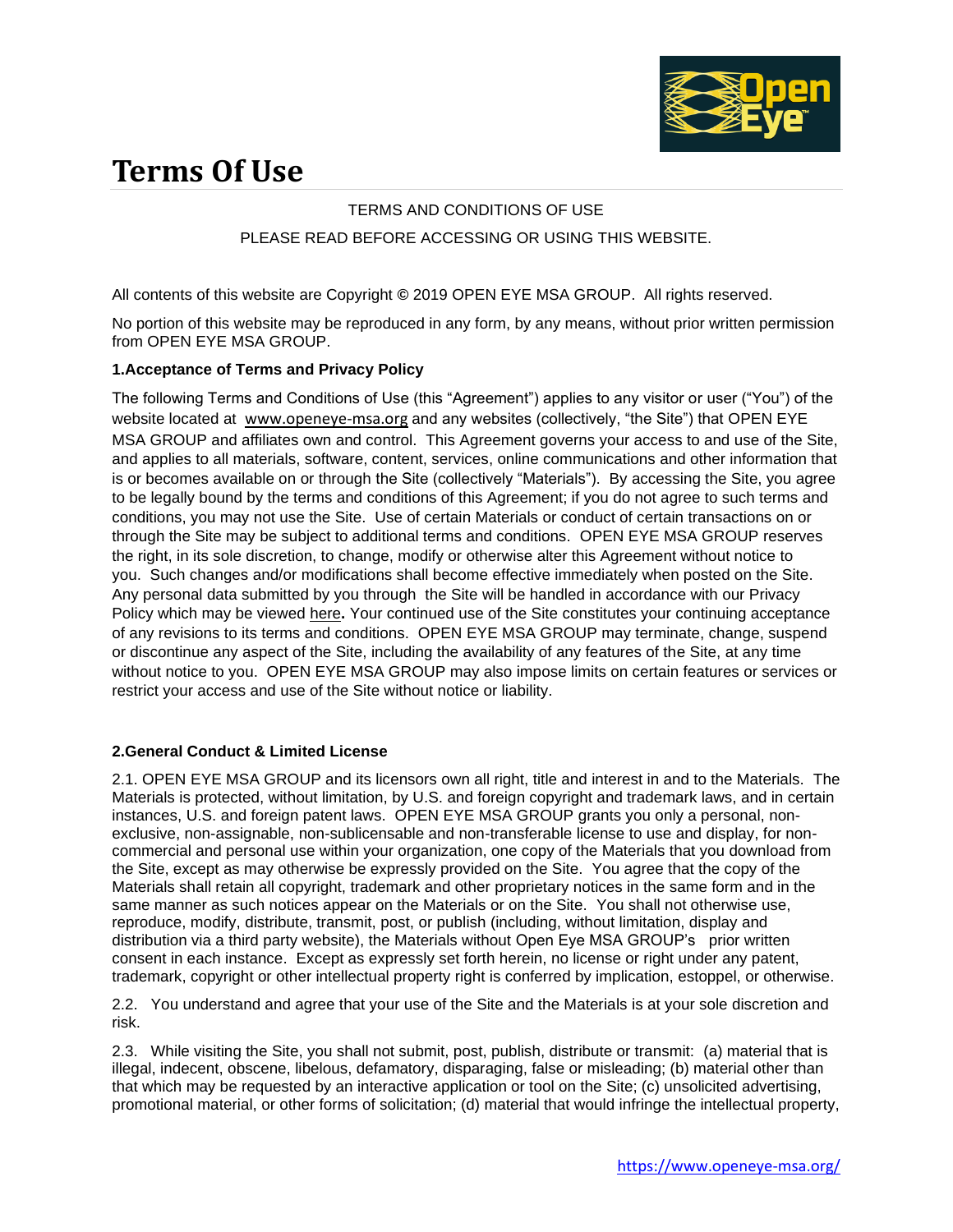

privacy or other rights of third parties; (e) computer viruses, worms, Trojan horses or other elements destructive to the Site or any OPEN EYE MSA GROUP hardware or software accessible through the Site; or (f) a digital or manual signature, password, or other element impersonating a OPEN EYE MSA GROUP member, employee, or affiliate, or any forged TCP/IP headers or parts of a header, in an attempt to gain unauthorized access to Open Eye MSA GROUP's computers, software, data, accounts or databases.

2.4. You shall not, without the prior written consent of OPEN EYE MSA GROUP, use any computer code, data mining software, "robot," "bot," "spider," "scraper" or other automatic device, or program, algorithm or methodology having similar processes or functionality, or any manual process, to monitor or copy any of the web pages, Materials, data or content found on the Site or accessed through the Site. You shall not engage in the mass downloading of files from the Site, use the computer processing power of the Site for purposes other than those permitted hereunder, or flood the Site with electronic traffic designed to slow or stop its operation. You shall not disassemble, decompile, reverse engineer or otherwise modify the Materials. Any unauthorized or prohibited use shall subject the offender to civil liability or criminal prosecution under applicable laws.

2.5. Access to and use of password protected and restricted areas of the Site is permitted to authorized users only. Unauthorized individuals attempting to access these areas of the Site may be subject to civil liability or criminal prosecution under applicable laws.

2.6. OPEN EYE MSA GROUP's [members, others and their various subsidiaries and affiliates] may use the Site as a gateway into other networked web pages and websites operated by other OPEN EYE MSA GROUP [members, their subsidiaries and affiliates] (together, the "Transaction Sites"). Individual Transaction Sites may adopt terms of use particular to the purpose of such Transaction Site or the type of transaction(s) involved. If a Transaction Site has imposed its own terms of use by posting and referencing its own separate agreement, the provisions of those Transaction Site terms shall control the transaction in the event of a conflict with the terms and conditions of this Agreement. Except as supplemented or superseded as described herein, this Agreement applies to the entire network of the Transaction Sites, and controls your use thereof.

# **3.Third Party Materials**

The Site may include Materials owned or licensed by third parties, as well as links to websites owned by third parties (singularly and collectively "Third Party Materials"). Access to and use of any Third Party Materials is at your sole risk; OPEN EYE MSA GROUP shall not be responsible for the accuracy or reliability of any information, data, opinions, advice or statements made in such Third Party Materials. OPEN EYE MSA GROUP does not control the Third Party Materials, particularly third party websites, and accordingly, your use of such third party websites shall be at your sole risk. Moreover, you are advised to take all precautions against any worms, trojan horses, computer viruses or other destructive elements that could result from your use of the Third Party Materials. Inclusion of Third Party Materials on the Site shall not be construed as Open Eye MSA GROUP's endorsement, authorization of, sponsorship of, or relationship with any third party or the Third Party Materials, and no rights or licenses are granted to you in the Third Party Materials.

# **4.OPEN EYE MSA GROUP Marks**

Any trademarks, trade names, trade dress, service marks, logos, domain names, and URLs (collectively, the "Marks") provided in the Materials or displayed on the Site are the property of OPEN EYE MSA GROUP or third parties, and no right to use such Marks is granted to you. Except as expressly provided to the contrary in Section 2, You may not use any of the Marks without Open Eye MSA GROUP's prior written permission in each instance.

#### **5. Reserved.**

# **6.Submissions to the Site**

6.1. Any information, including, but not limited to, feedback, questions, comments, suggestions, ideas, graphics, computer files, links, or other material you submit to the Site (collectively "Submissions"),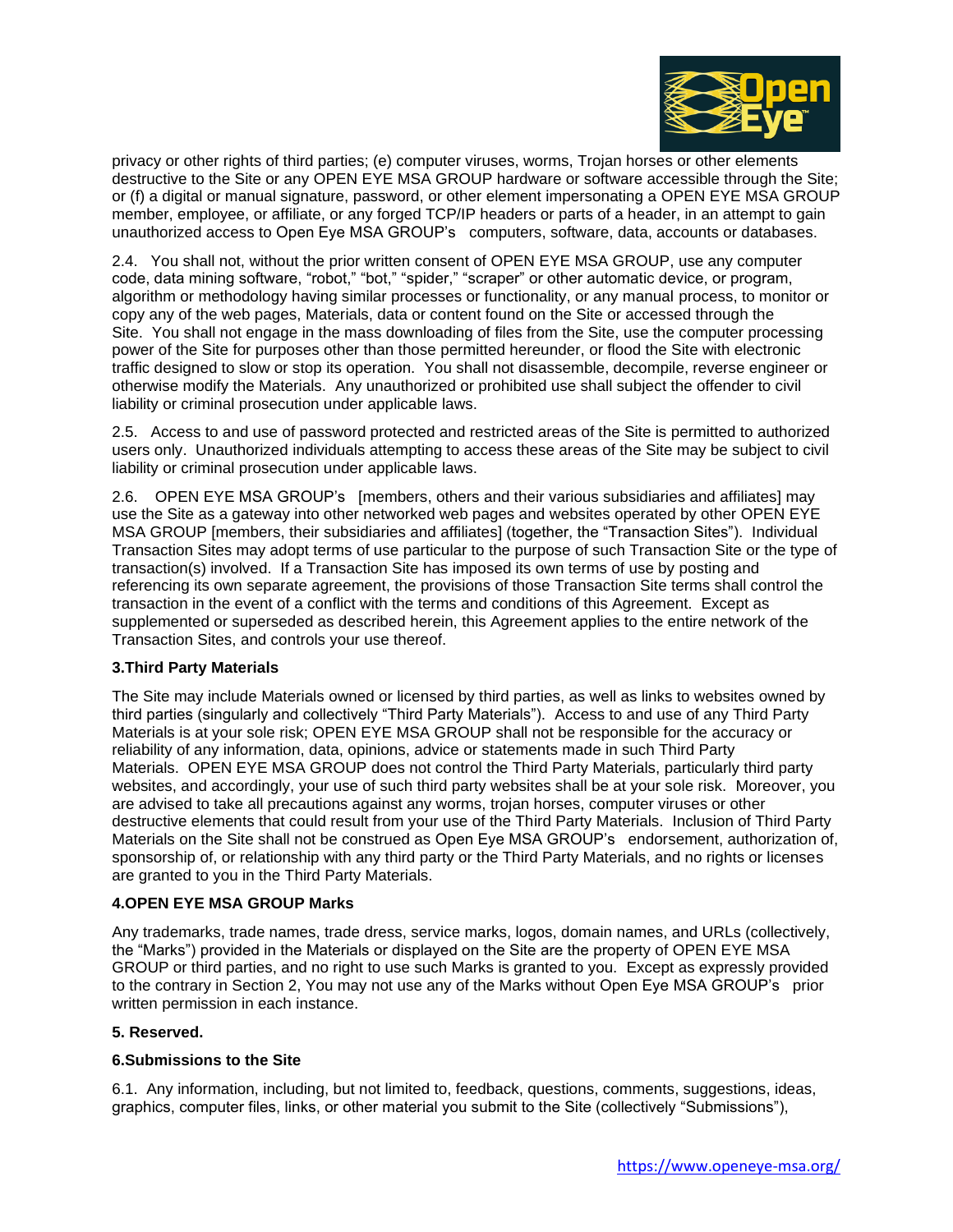

whether via e-mail or otherwise, regardless of any terms you propose that may be included therewith, shall be considered non-confidential and you hereby grant OPEN EYE MSA GROUP a non-exclusive, perpetual, worldwide, royalty-free license to use the Submissions in any way it chooses, subject to any limitations set forth in our Privacy Policy. Therefore, OPEN EYE MSA GROUP may, among other things, reproduce, transmit, distribute, adapt, perform, display and create derivative works from or based upon your Submissions, and sublicense others to do any or all of the foregoing activities. You agree that your Submissions shall meet all requirements for appropriate content in accordance with Section 2.3 above. OPEN EYE MSA GROUP reserves the right at any time and without notice, to refuse to receive, post or remove any Submission.

6.2. You hereby represent and warrant that you have all necessary rights in and to all information, ideas and opinions ("Postings") you provide and all content and information they contain; that your Postings shall not infringe any proprietary, intellectual property, privacy or other rights of third parties; that your Postings shall not contain any viruses or other contaminating or destructive devices or features; that your Postings shall not contain any defamatory, indecent, offensive, disparaging, tortuous, or otherwise unlawful material or content; and that your Postings shall not be used to carry out or solicit any unlawful activity and/or be used to make commercial solicitations.

### **7.Compliance with Applicable Laws; Export Control Laws**

The Site and the Materials shall be subject to U.S. export control laws and shall also be subject to the laws of the country where you reside. You agree to comply with all applicable laws, statutes, ordinances, and regulations regarding your use of the Site. Notwithstanding anything to the contrary, neither the OPEN EYE MSA GROUP nor any of its members make any representation that the Site or the Materials is appropriate or available for use in other jurisdictions. If you choose to access the Site from such a jurisdiction, you do so at your own risk. The laws of the Commonwealth of Massachusetts, United States of America, excluding choice of law principles, shall govern all issues relating to use of the Site and the Materials. By using the Site, you agree that any dispute, legal action or proceeding between us that concerns or relates in any way to the Site, Materials, links or any information relating to the foregoing shall be brought in federal or state court, as applicable, in the County of Suffolk, Commonwealth of Massachusetts, U.S.A.

#### **8.General Disclaimer**

OPEN EYE MSA GROUP believes the Materials to be accurate and reliable. However, Materials may not be updated when errors are uncovered or as new information becomes available and neither OPEN EYE MSA GROUP nor its members assume any responsibility to monitor or correct the accuracy, completeness, timeliness or reliability of any Materials on the Site. Accordingly, You understand and assume the risk that the Materials may become stale or incomplete over time, and you hereby release OPEN EYE MSA GROUP and its members from any and all liability associated with same.

#### **9.Exclusion of Damages; Limitation of Liability**

UNDER NO CIRCUMSTANCES AND UNDER NO LEGAL OR EQUITABLE THEORY, INCLUDING NEGLIGENCE, SHALL OPEN EYE MSA GROUP, ITS MEMBERS, AND ITS AND THEIR OFFICERS, EMPLOYEES, DIRECTORS, AGENTS, SUPPLIERS, OR ANY OTHER PARTY INVOLVED IN PROVIDING THE SITE, BE LIABLE TO YOU OR ANY OTHER PERSON FOR ANY DAMAGES WHATSOEVER, INCLUDING, BUT NOT LIMITED TO, DIRECT, INDIRECT, PUNITIVE, SPECIAL, CONSEQUENTIAL, OR INCIDENTAL DAMAGES INCLUDING, WITHOUT LIMITATION, LOST PROFITS OR REVENUES, COSTS OF REPLACEMENT GOODS, LOSS OF OR DAMAGE TO DATA, SOFTWARE OR HARDWARE, INTERRUPTIONS, ERRORS, DEFECTS, MISTAKES, OMISSIONS, DELETIONS OF FILES, DELAYS IN OPERATION OR TRANSMISSION, NONDELIVERY OF INFORMATION, DISCLOSURE OF COMMUNICATIONS, OR ANY OTHER FAILURE OF PERFORMANCE OF THE SITE, THE MATERIAL, ANY OPEN EYE MSA GROUP OR ITS MEMBERS' PRODUCT OR SERVICE, OR ANY OTHER HYPERLINKED WEBSITE, OR ANY DAMAGES RESULTING FROM THE USE OF OR RELIANCE ON THE SITE AND/OR THE MATERIAL